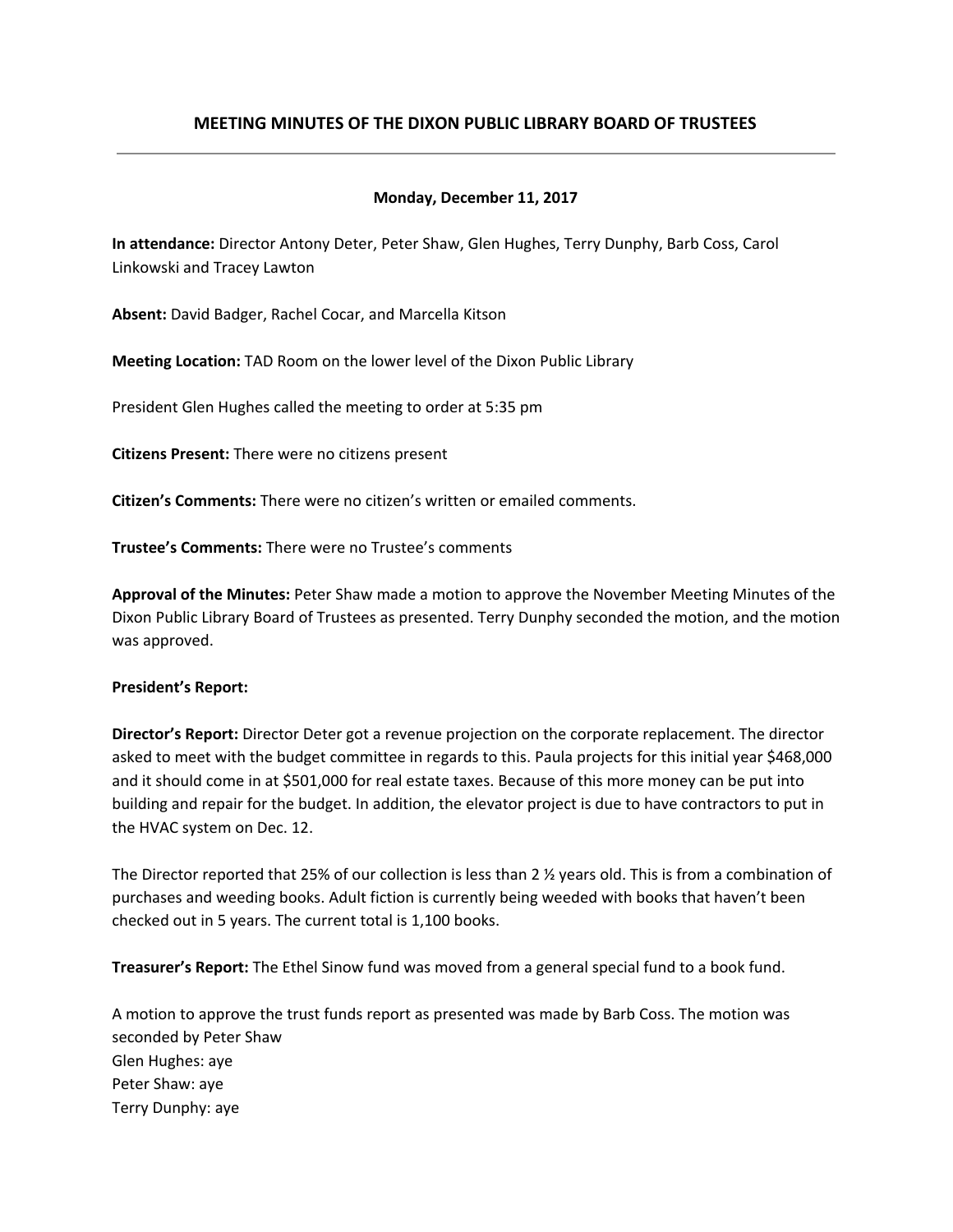Barb Coss: aye Carol Linkowski: aye Tracey Lawton: aye The motion passed unanimously.

**Invoices and Expenditures:** Reminder that the \$3763.83 was for the replacement for the motherboard for the fire alarm.

A motion was made by Carol Linkowski to ratify the Invoice and Expenditures for November as presented and seconded by Terry Dunphy Glen Hughes: aye Peter Shaw: aye Terry Dunphy: aye Barb Coss: aye Carol Linkowski: aye Tracey Lawton: aye The motion passed unanimously.

**Capital Plan:** A spreadsheet was given to indicate finished projects, current projects and pending projects. The areas that are gray on the spreadsheet have been completed. Highlights include:

- Youth department display shelving is on hold because of personnel change. It will be looked at in the new year.
- The phone system was signed last month and a meeting is scheduled with the company to get everything ready. The change should be complete by the end of January.
- The window well is on hold until the Director speaks to various people and the work may be moved to the next year.
- The traffic cameras are in, counting about 112 people per day. The data will be included beginning next month with the circulation reports.
- All of the furniture for the new office space is in; however, there are some problems with the walls.
- Three computers have been replaced.
- Emergency signs and lighting are complete and working.
- The landscaping is waiting for the spring.
- The painting is complete, but the director would like to use some contractual money to finish painting some of the other office space.

# **Committee Reports:**

- ❖ **Finance and Budget: none**
- ❖ **Building and Grounds: none**
- ❖ **Personnel and Salary: none**
- ❖ **By-Laws, Policies, and Procedures: none**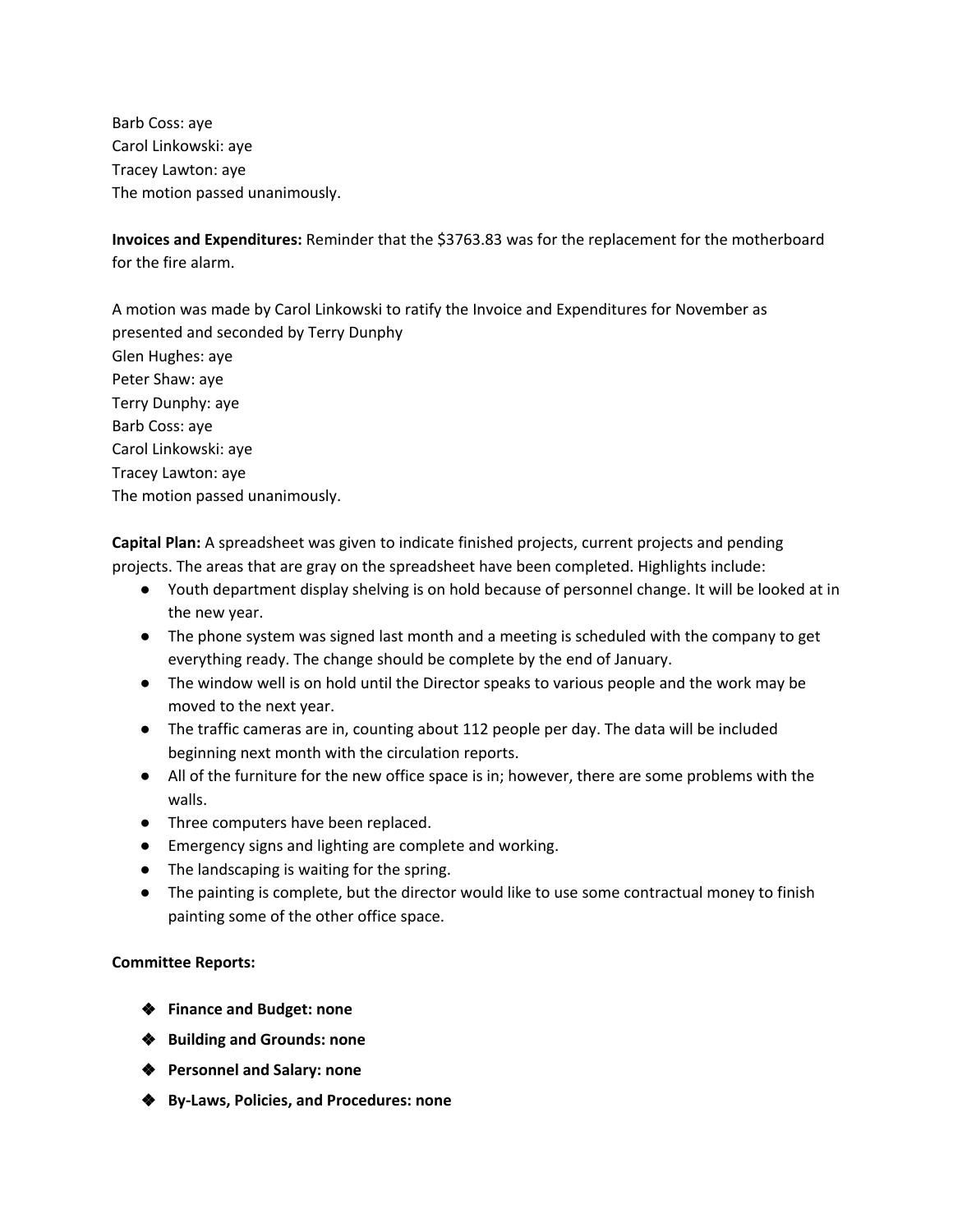## ❖ **Technology and Technology Resources: none**

### **Unfinished Business:**

- ❖ Glen Hughes asked about our orientation for new trustees. Director Deter has met with all new members of the board and handed them a copy of the Trustee Fact File. Glen Hughes suggested more of an outline to be able to go over with new trustees. Director Deter will put something together and send it out so it can be discussed at the next meeting.
- ❖ Page 15: conduct an annual audit of minutes does not apply to the library because it is not a district
- ❖ Review of liability insurance coverage annually. Terry is covered under a bond as the treasurer; however, the Director will talk to Paula about the coverage for everyone.
- ❖ Page 18 Double checking that all trustees and employees have received copies and updates of the policy manual
- ❖ The bylaws are the only documents that have not been reviewed in the past three years.
- ❖ Questions about what should be added to the policies public relations/media, interlibrary loans/cooperations, continuing education for trustees and staff, special services: braille, bilingual, monetary gifts. Rob LeSage has given specific instructions about monetary gifts that could be added to policy.

### **New Business:**

- Purchase of furniture for Capital Improvement: Glen Hughes wanted clarification about what level approvals needed to be made by the Board. Specifically, should expenditures be automatically approved because the capital plan was approved by the Board. Carol Linkowski believed that as long as there was no need to transfer money from one fund to another, the Director should be able to make purchases forthe Capital Improvement Plan without the Board's specific approval. Director Deter did explain that if there was a problem or something went over budget then he would come to the Board. With this discussion, item 12a on the agenda was therefore already approved.
- There has been a pattern of patrons checking out materials, being fined, and not paying the fine and because of this, not coming back. Because of this Director Deter feels that several parts of the loan/fee policy should be cleaned up.
- Carol suggested to first focus on what our lending policy is going to be and then look at other policies to flow with that.
- Collections for materials vary. Some local libraries pursue fines and others don't using collection agencies. Unique Management is a collection agency that charges \$8.95 per account that they are asked to collect. Byron uses Unique and only sends people to collections who are missing over \$50 worth of materials, not fines. Director is currently getting quotes from collection agencies to possibly use them.
- A 'We Want You Back' campaign was suggested by Peter Shaw.
- The director will break down the current collectible fines. Lost materials vs overdue
- Antony Deter will bring section 6 as possible action item.